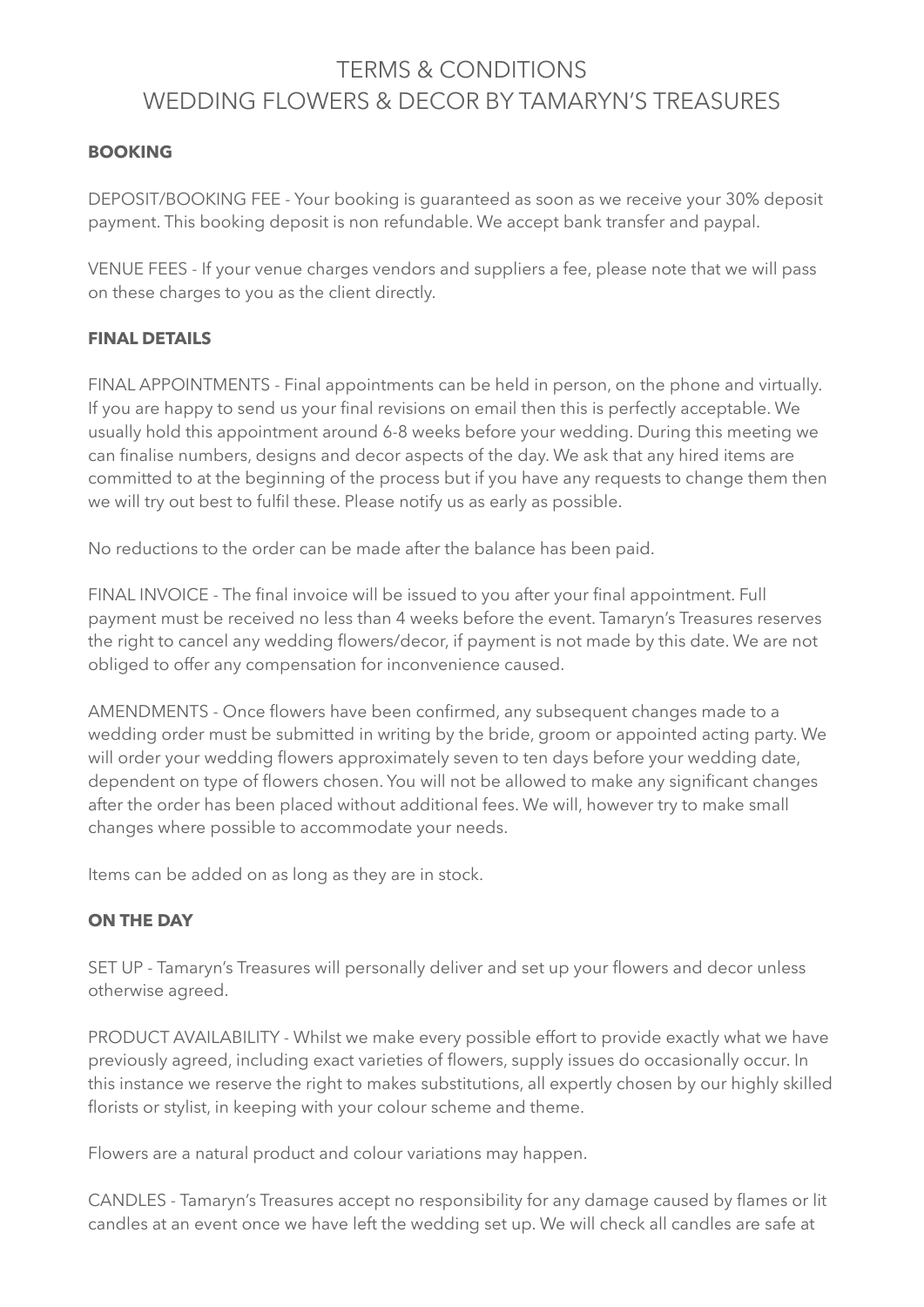the time that we leave your event set up but we can take no responsibility for guests and other people that interfere with the design in any way.

CUTLERY, CROCKERY & GLASSWARE - Tamaryn's Treasures do not take responsibility for the setup of crockery, glassware or cutlery, unless the hire of these items have been arranged by us as part of your wedding design.

FAVOURS & STATIONERY - We will not take responsibility for the setup of favours and stationery that we have not provided unless otherwise agreed.

FLOWER CONDITIONS - Fresh flowers are prone to wilt prematurely in hot weather; every effort will be made to maintain the quality of the flowers but this cannot be guaranteed for the duration of your event.

DISTRIBUTION - Whilst we will endeavour to deliver your bouquets to your room and pin buttonholes on the relevant people, Tamaryn's Treasures accepts no responsibility for failure to collect, wear or use any arrangements for specific use by the bridal party, i.e. buttonholes or bouquets. Any responsibility to correctly collect these items remains that of the wedding party and / or individual.

OUTDOOR CEREMONIES - We reserve the right to remove any unsafe items that were previously intended for inside.

TIMINGS - Whilst we endeavour to arrive / deliver at a previously agreed time, we cannot be held responsible for any unexpected events that may occur that are beyond our control.

CONCERNS- Should you have any issues with any decor or flowers on the day, please notify us as soon as possible so that we can try our best to rectify the issue.

BROKEN GLASS - We are not responsible for injuries or damages sustained as a result of broken glass or materials. Liability is limited to replacement of supplied goods and no responsibility will be accepted for any consequential loss.

#### • **HIRED ITEMS**

PROPS - Items hired from Tamaryns Treasures (such as vases, containers, props) shall at all times remain the property of Tamaryns Treasures. You are responsible for the goods during the hire period from the time of delivery until the goods are accepted back into the possession of Tamaryns Treasures. You are fully responsible for any missing or broken items

OUTDOOR CONDITIONS - Our items are not permitted to be used outside unless previously agreed. We cannot accept responsibility for any of our items that are used outside should they be damaged, soiled or affected by weather conditions after we have left them e.g. aisle runners becoming extremely wet or soiled.

## **THE NEXT DAY**

No items may be removed from the venue for any reason.